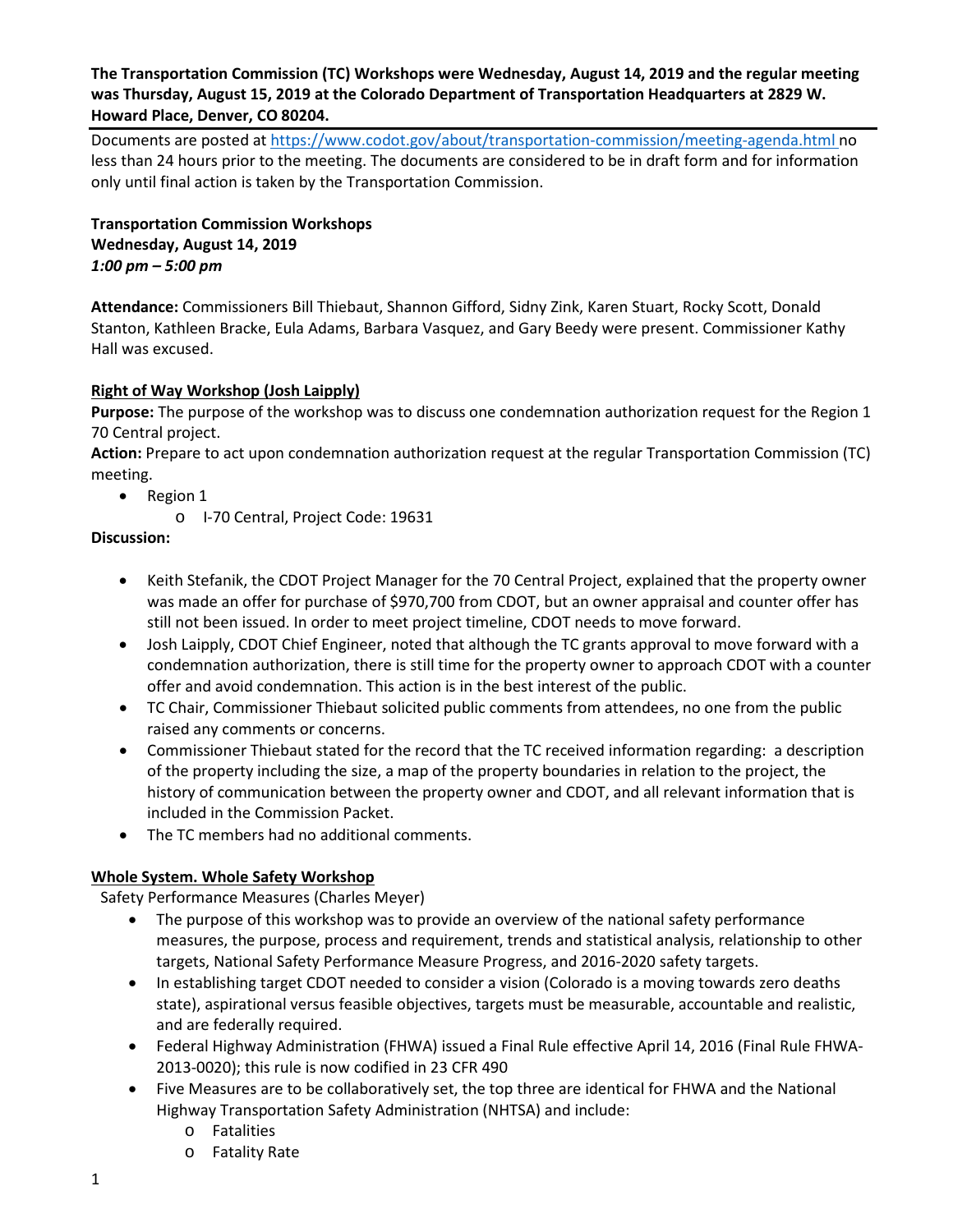- o Serious Injuries
- o Serious Injury Rate
- o Non-motorized Fatalities
- Definitions for the following terms were explained:
	- o Vehicle Miles of Travel (VMT), serious injury defined
	- o Five-year averages
	- o Target 2016-20 five year average
	- o Baseline 2014-18 five year average
- CDOT compares actual reporting to the target, and then compares it to baseline information
- CDOT must meet or show significant progress compared to baseline in four out of five measures
- Factors to consider for analysis incorporate:
	- o Vision and Goals
	- o Trends Analysis
		- **E** Crashes
		- Vehicle Miles Traveled (VMT)
	- o Factors considered include: funding, population growth, vehicle registration
	- o Programs to enhance safety at CDOT include:
		- **Engineering**
		- **Education**
		- **Enforcement**
		- **Legislation (Policy)**
- Other Targets at CDOT include:
	- o Governor's Goals
		- 2% (2500) reduction in crashes annually
	- o 2014 Strategic Highway Safety Plan
		- 2.5% reduction annually for fatalities and rate
			- Target in 2018: was 428
			- Actual: was 632
	- o 2.9% reduction annually for serious injuries and rate
		- **Target in 2018: was 2,655**
		- **Actual: was 3,225**
- 2020 Strategic Transportation Safety Plan
	- o Targets are to be determined

Status of Safety Performance was described as presented below.

# • Table of 2018, 2019, 2020 targets and actuals

|                            | <b>Actual</b> | <b>Target</b> |                           |               |
|----------------------------|---------------|---------------|---------------------------|---------------|
| <b>Target</b>              | $2014 - 2018$ |               | 2014 - 2018   2015 - 2019 | $2016 - 2020$ |
| <b>Fatality</b>            | 584           | 610           | 644                       | 618           |
| <b>Fatality Rate</b>       | 1.125         | 1.2           | 1.21                      | 1.143         |
| <b>Serious Injuries</b>    | 3122          | 3350          | 2909                      | 3271          |
| <b>Serious Injury Rate</b> | 6.033         | 6.79          | 5.575                     | 6.075         |
| <b>Non-motorized Users</b> |               |               |                           |               |
| <b>Fatalities and SI</b>   | 576           | 586           | 514                       | 670           |

**Discussion:**

- Commissioner Scott commented that the purpose of the targets is to determine how to respond, and requested a list crash causes. There is a need to focus on what CDOT can influence.
- Commissioner Stuart asked if we were tracking substance abuse as a cause.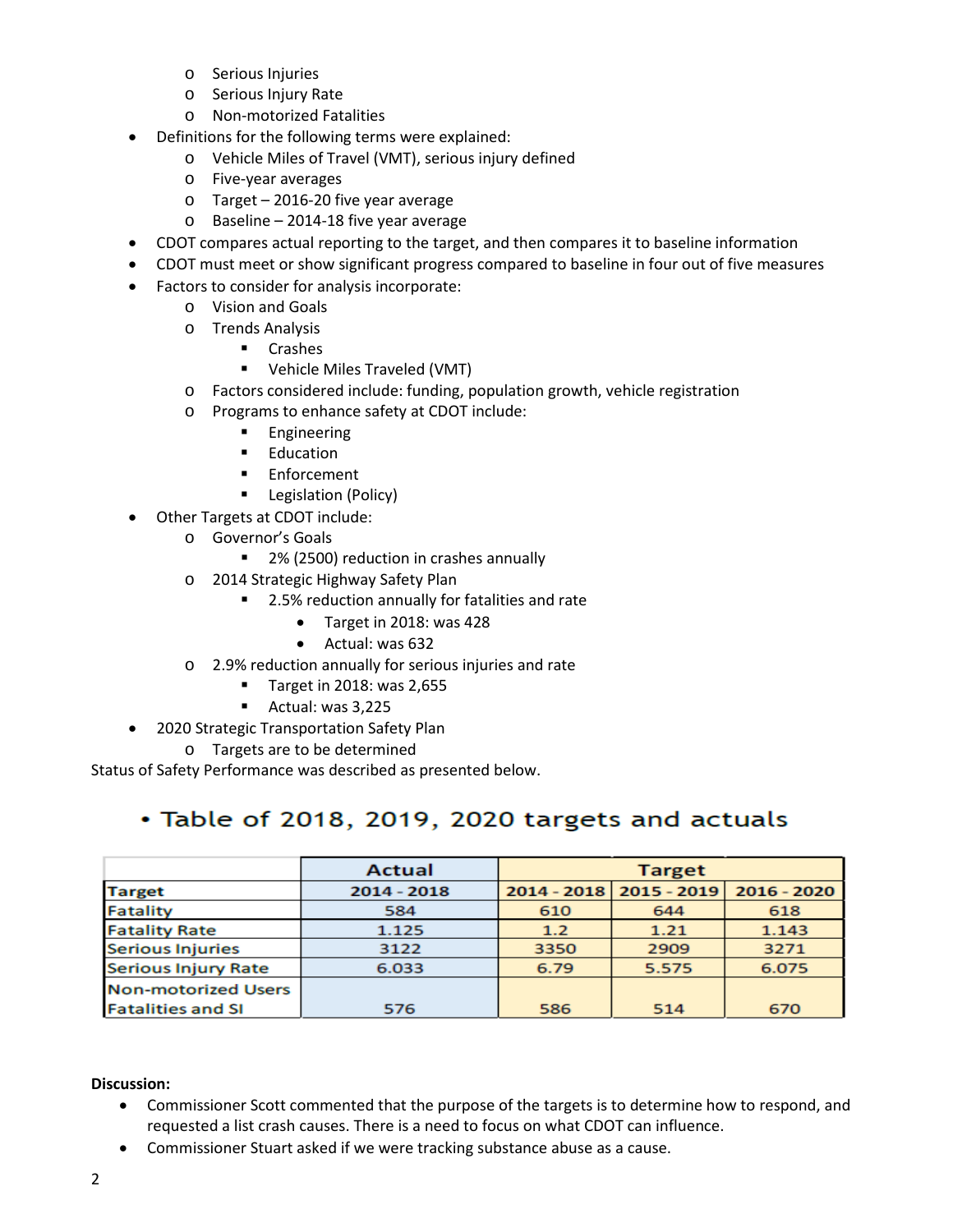- Charles Meyer responded yes. CDOT is tracking impaired driving caused crashes.
- Commissioner Scott noted that in some instances there is little we can do about making changes.
- CDOT Executive Director, Shoshana Lew clarified that in order to receive federal funds, and by federal statute, we need to track and use their performance measures. CDOT uses other performance measures in addition to FHWA's requirements. CDOT's are more focused on tracking fatalities that are different from FHWA's required measures.
- Charles Meyer mentioned that Whole System Whole Safety is focused on evaluating data to determine what specifically CDOT can do to improve safety. The State Highway Safety Plan is a process that will bring other agencies, such as emergency responders and Colorado State Patrol (CSP), to the table.
- Executive Director Lew noted that CDOT is working on finding relevant measures. One piece of granular data that is state-of-the-art is hotspot data, but it can be difficult to bring an aggregate up to the macro level. CDOT is evaluating various technical safety solutions also.
- Commissioner Scott asked if there was one thing that CDOT could do with big impacts to improving safety what would it be.
- Charles Meyer responded a primary seat belt law, as roughly half of the fatalities are a result if unrestrained drivers. In addition, law enforcement is key. CDOT has a program for this called Law Enforcement Assistance Fund (LEAF), where CDOT and law enforcement agencies work together to enforce compliance with safety-related laws. Approximately \$800,000 is available to help smaller law enforcement forces. Darrell Lingk oversees that program.
- Commissioner Bracke asked why the future safety targets for safety are higher. Seems we should keep our target the same.
- Charles Meyer explained that the targets are based on data for a five-year average. The trend is higher crashes for years 2016 – 2018 that influenced these targets.
- Commissioner Stanton expressed he feels distracted driving and road rage are key factors involved in crashes asked about what the data shows related to these factors. In addition, we need to consider the vulnerable population of 65 and older pedestrians.
- Charles Meyer responded that CSP and Colorado Department of Revenue (DOR) are the first entities to collect crash data and the forms don't include detailed information, and it is difficult to collect information on distracted driving crashes. The data indicated roughly 14% of crashes are a result of distracted driving, but it is suspected it is higher. Data on aggressive driving through DOR indicates that it is stable at the statewide level (not increasing). However specific congested corridors may tell a different story regarding this. CDOT works with the urban areas, Metropolitan Planning Organizations, on this too in terms of their safety performance measures.
- Commissioner Scott requested having a future conversation to go over specifically the causes of crashes and what CDOT can influence.
- Charles Meyer agreed to set something up. A meeting could occur with the Executive Committee and other agencies after CDOT looks at the data in more detail, and then will discuss development of strategies.
- Executive Director Lew explained one approach would be to set aside funds to analyze the effectiveness of the various safety campaigns over the last 3-5years, and then decide where to focus safety spending.
- Charles explained that it takes all realms to come up with a comprehensive solution, including the "EEs" – Engineering, Enforcement, Education, Emergency Response, Everyone. CDOT's influence is determining how forgiving the infrastructure is when driver error occurs.
- Executive Director Lew noted that National Highway Transportation Safety Administration (NHTSA) focuses on behavior programs and the FHWA focuses on infrastructure. There is some overlap in these programs. For efficiency, we need to review trends to identify successes and then determine how to spend resources. CDOT does not always have the flexibility in terms of how they spend dollars, FHWA has some flexibility in terms of our base program, but NHTSA is more restrictive. We need more flexibility in spending and more data collection.
- Charles explained that our specifications in design requires CDOT to use the most current advanced technology to enhance safety. Hotspot analysis of crashes can help CDOT be more proactive and preventative in making decisions.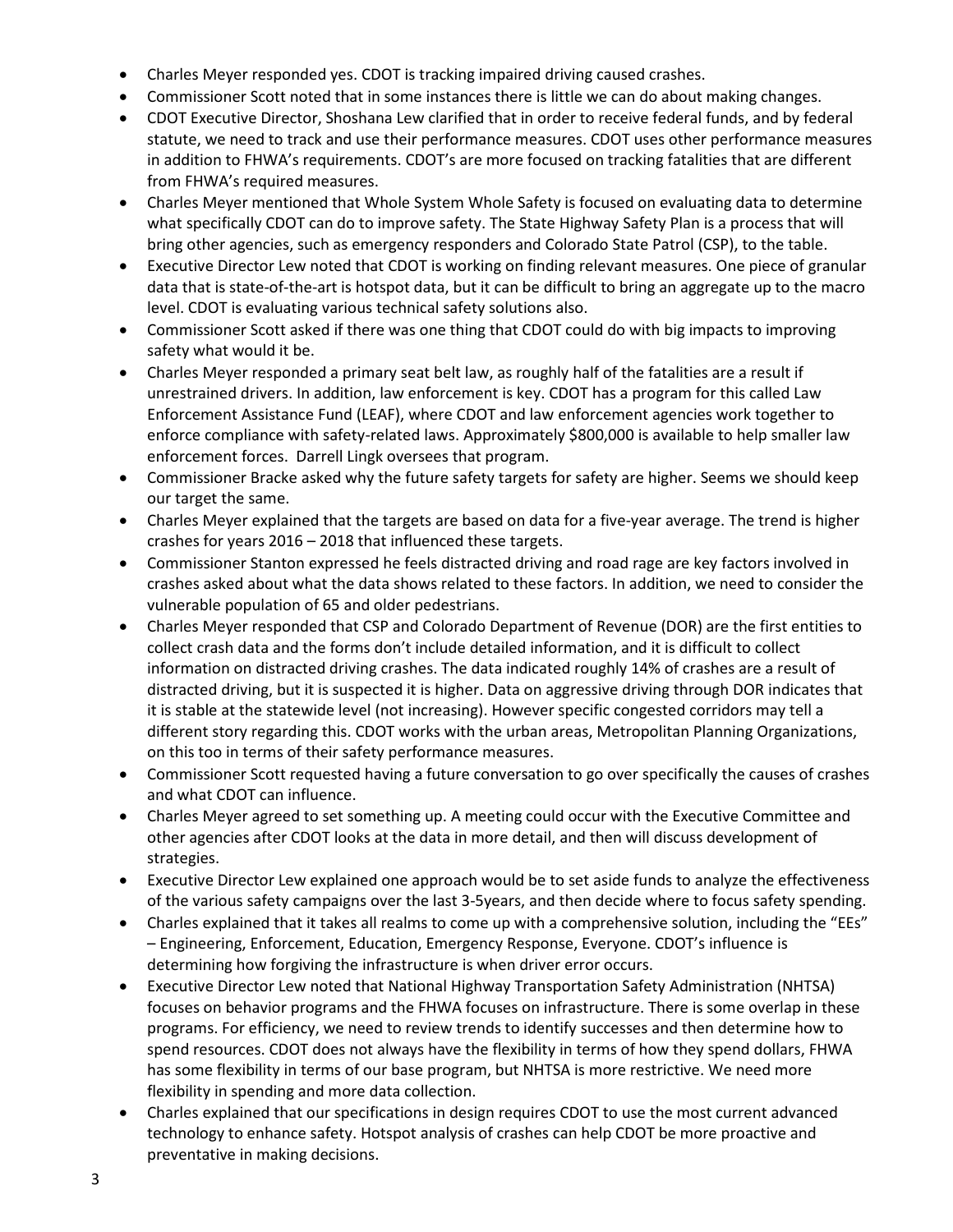• Commissioner Bracke commented that for future policy to please consider the vulnerable cyclists and pedestrians, and the use of education and enforcement solutions.

Policy Discussion Related to Safety (Bill Thiebaut)

- Commissioner Thiebaut commented that for example, if we have \$2 million to spend on safety, which is the better investment, we need to know whether to spend money on behavior programs or guard rails. Establish a policy based on where CDOT should focus.
- Commissioner Thiebaut noted that determining how a dollar spent on safety and its return on investment is hard to capture. We need to proactively avoid crashes and establish a policy to do so where we can.

## **Infrastructure and Mobility Systems Workshop**

Innovative Mobility (Sophie Shulman)

**Purpose:** The purpose of this workshop is to provide an overview of the structure and priorities of the Office of Innovative Mobility.

**Action:** No Action Required

**Background:** In April 2019, as a part of Governor Polis's focus on expanding multimodal transportation options for Colorado travelers, Executive Director Lew created the Office of Innovative Mobility. The Office incorporates the Division of Transit and Rail, integrating its functions with other means of expanding mobility options, including through ridesharing, electrification, and emerging technologies. The Office

will be supporting other mobility services, providing additional options to commuters to avoid single occupancy vehicle use. Through these initiatives, the Department hopes to reduce total VMT per capita in the state, and look to curb the growth of greenhouse gas and ozone causing emissions from transportation related activities.

- The Office of Innovative Mobility encapsulates four Divisions/Sections with a mission to:
	- o Division of Transit and Rail (DTR)
		- **Continue operational excellence and customer service to our local transit agencies.**
		- **Expand Bustang to provide more connectivity across the State.**
		- **Begin studying options for Front Range mobility, including development of "mobility** hubs".
	- o Mobility Services
		- Collect stakeholder input on SB 19-239, Emerging Mobility Impacts Study, develop recommendations for 2020 legislative session that will inform future policies around rideshare, delivery, and others.
		- **If Identify and launch efforts to support highly effective transportation demand strategies** to address congestion, including enhancing transit ridership through seamless payment integration.
		- **Continue to explore ways to better serve rural populations, veterans, older Americans,** and other underserved populations.
	- o Mobility Technology
		- **Develop a strategy for piloting connected and autonomous vehicles in Colorado,** including data collection and usage, as well as future policy recommendations.
		- **EXECT A** Lead an Autonomous Mobility Task Force, with support from CSP and DOR.
		- Explore ways to enhance existing mobility options through new technologies, such as Advanced Driver Assistance System (ADAS) for Bustang, autonomous attenuator, etc.
	- o Electrification
		- Implementation of zero emission vehicle (ZEV) standard to ensure Coloradans have access to more models, such as pickup trucks, sport utility vehicles (SUVs), and affordable electric vehicle (EV) options
		- Draft and implement CDOT's Clean Transportation Plan, building on existing strategies to support sustainable transportation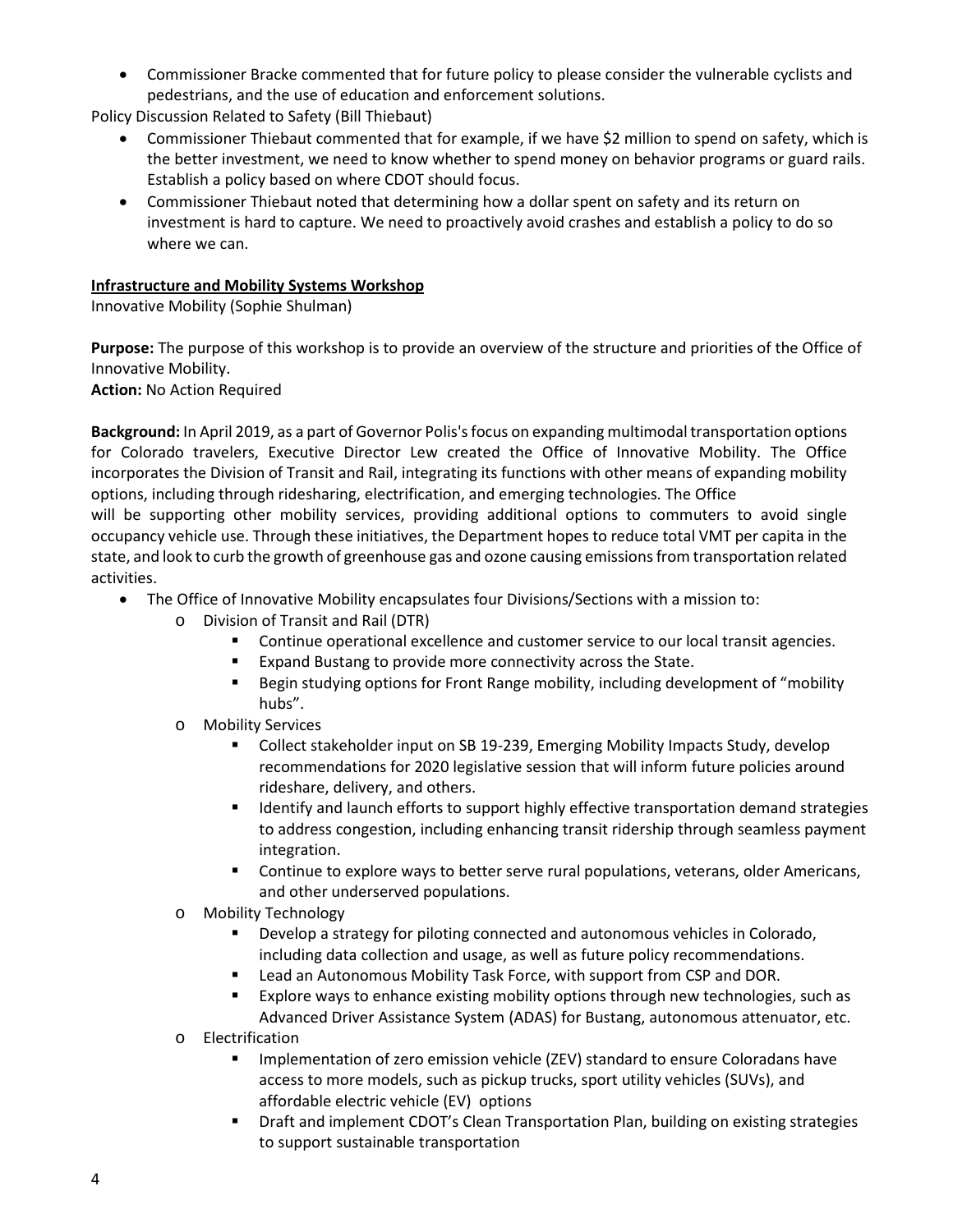- Engage transit agencies to continue to transition to electric transit buses, including education and awareness around barriers and funding sources (including VW Settlement funds)
- Support regional corridor charging networks through Regional Electric Vehicle (REV) West Memorandum of Understanding (MOU) with neighboring states.

## **Discussion:**

- This office was formed roughly four months ago. Problems we are trying to solve are an increasing population that leads to increased traffic congestion and then diminishes air quality.
- Commissioner Stuart asked if CDOT has engaged transit agencies in terms of electrification of their vehicles.
- Sophie Shulman responded that yes, however, a major obstacle for this transition is the cost. Electric companies charge premiums based on the time of day of service is provided.
- Commissioner Adams asked if CDOT has engaged private sector large fleet owners to convert their fleets.
- Sophie Shulman answered not yet, but this is a great idea to pursue. Will consider state and federal tax credits, and will take into account lessons learned from the Emerging Mobility Impact Study (EMIS) process.
- Commissioner Vasquez commented that peak times for power use would be a challenge for providing fast electric charging facilities in the rural areas of the state.
- Commissioner Scott asked about the anticipated use of EVs in the future, and if we understand the electric transmission capabilities to support EV charging.
- Sophie Shulman explained that in 30 years, between now and then we will have a mix of vehicles on the road. The SB 19-239 EMIS will include modeling the impacts of ride sharing. We will also have lessons learned to build off. In terms of electric power transmission, we are not ready for the increased demand today. Talking now about EVs only.
- Commissioner Gifford asked if gas stations will convert to support EV charging facilities.
- Sophie Shulman answered yes. Shell oil is starting to include EV charging stations. It is anticipated that gas stations will participate eventually.
- Commissioner Adams asked how much is being spent on this effort at CDOT.
- Sophie Shulman noted that \$500,000 is being spent to respond to SB 19-239 with the study and stakeholder coordination efforts.
- Commissioner Stanton asked about rural Colorado and how they are being considered in this effort. Transit is needed there too.
- Sophie Shulman answered connecting autonomous vehicles (AVs) in models includes rural areas, we are keeping all areas of the state in mind. The range of EVs is estimated to be around 200 miles.
- Commissioner Vasquez commented that the change to AVs, a disruptive technology, will be exponential when it occurs.
- Question arose regarding how to ensure everyone pays their fair share towards transportation, as EVs don't at this time. The gas tax is not enough now and won't be in the future.
- Sophie Shulman noted that SB 19-239 is an interesting opportunity to determine how users can pay their fair share.

# **Funding, Finance & Budget Workshop**

- Bridge Enterprise (BE) Build America Bonds Refunding and New Money Opportunities (Jeff Sudmeier)
	- o The Colorado Bridge Enterprise Board of Directors (Board) is being asked to approve a resolution to refund a portion of the Series 2010A Senior Taxable Build America Bonds (Series 2010A Bonds).
	- o Action: BE Board approval of resolution authorizing the refunding of a portion of the Series 201A Bonds.
	- o Background: In December 2010, BE issued \$300 million of Series 2010A Bonds under the FHWA Grant Anticipation Revenue Vehicles (GARVEE) authority to accelerate the design and replacement of Colorado's worst bridges. A portion of the Series 2010A Bonds were issued with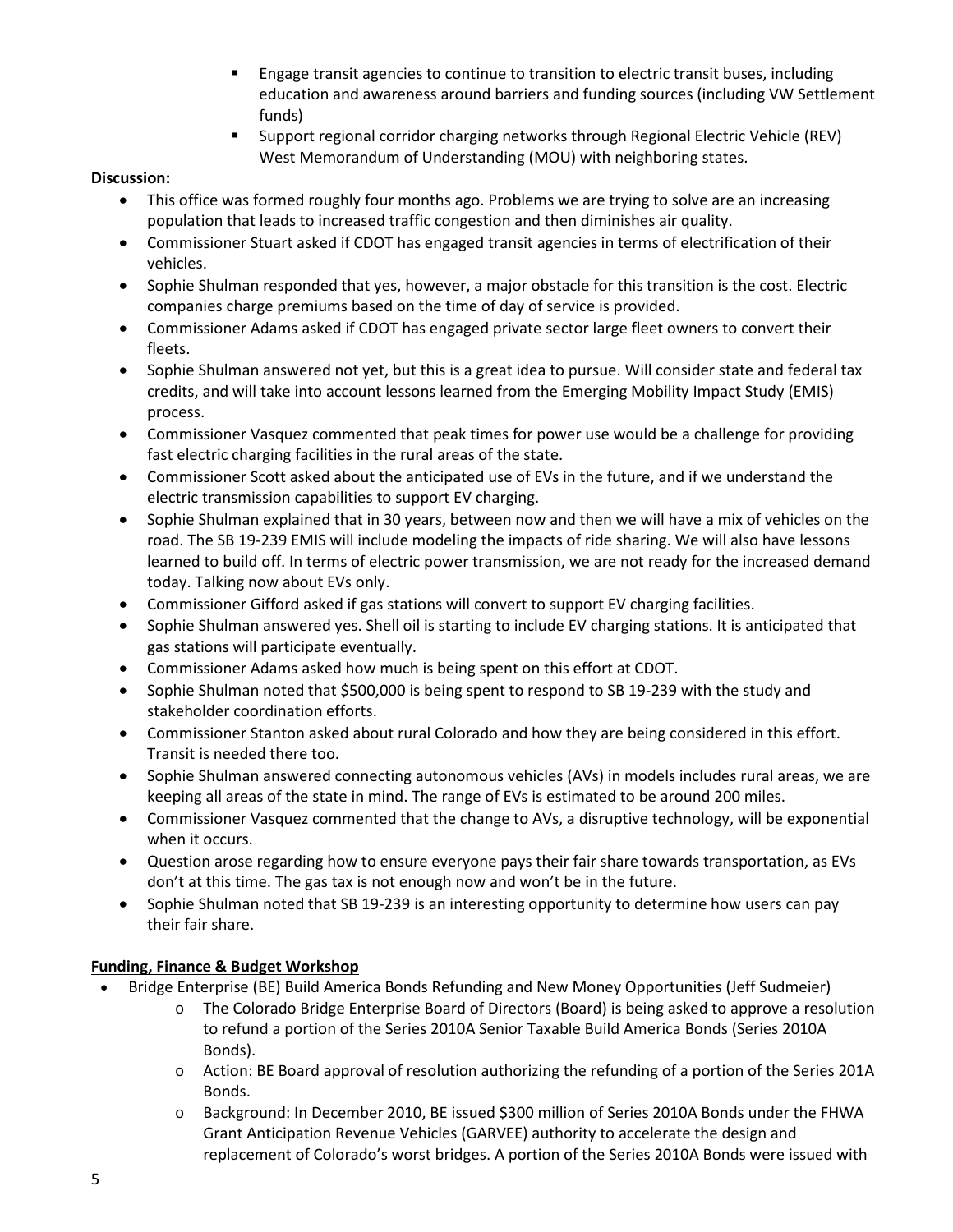an optional par-call redemption provision, enabling BE/CDOT to refinance the 2027 term bond (\$42.8 million) for interest rate savings prior to its maturity; the optional redemption date is December 1, 2020. The remainder of the Series 2010A Bonds (\$256.5 million) were issued with a make-whole call provision, which allows BE to refinance this portion of the bonds for structural considerations, but generally eliminates the ability to achieve debt service savings.

- o Details: Staff held a workshop for the Board regarding the proposed bond refunding in July, and the Board indicated that they were in favor of a refund to capitalize on favorable market conditions. Refunding the 2027 term bond of the Series 2010A Bonds is forecast to save BE an estimated \$4.5 million through fiscal year 2028 under current market conditions. Debt service from 2029 – 2040 remains unchanged, as the 2040 term bond is not being refunded.
- o In the July workshop, staff also discussed the possibility of issuing "new money" revenue bonds. Staff has analyzed different scenarios ranging from no new issuance up to \$400 million, assessing the impact on the "pay-go" program under each scenario. Staff will return in September to continue discussion with the TC regarding these possibilities.
- COP Defeasance (Jeff Sudmeier)
	- o Purpose: To seek approval to defease (pay off) a portion of the Headquarters Certificates of Participation, Series 2016 using proceeds from available cash funds.
	- o Action: TC approval of resolution authorizing the defeasance of the \$22.29 million term bond.
	- o Background: CDOT issued its \$70 million Headquarters Certificates of Participation, Series 2016 in order to fund the construction of its new Headquarters building and to combine the Region 1 and Headquarters buildings with the intention of disposing of the previous Region 1 Headquarters building on Holly Street and the previous Headquarters building on Arkansas Avenue. The Series 2016 COPs were issued with optional redemption provisions, allowing CDOT to defease or refund the COPs for debt service savings. A portion of the Series 2016 COPs (\$22.29 million 2041 Term Bond) were issued with an optional redemption provision on June 15, 2019, which were structured as such with the intention to use proceeds from the disposition of the buildings on Holly and Arkansas, along with other legally available funds, to prepay that portion of the COPs. The remainder of the 2016 COPs (\$31.065 million) were issued with an optional redemption date of June 15, 2026. CDOT can now redeem the \$22.29 million term bond at any date at a price of \$22.29 million plus any accrued interest.
	- Request: Rather than further delay the defeasance and continue to accrue interest costs, staff recommends seeking a loan from the TC Program Reserve Fund and moving forward with the defeasance in September. The August Project Budget Supplement includes a request for \$1.9 million from the Program Reserve Fund. If approved, these funds will be repaid to the Program Reserve Fund over the next six months as final property sales and project closeouts are completed.
- Reallocation of SB267/SB1 Funds (Jeff Sudmeier)
	- o Purpose: To present to the TC a proposed reallocation of Senate Bill (SB) 17-267 and SB 18-001 funds between projects to optimize the expenditure of SB 17-267 funds.
	- o Action TC approval of resolution reallocating funds between projects.
	- o Background: The first issuance of SB 17-267 COPs were completed on September 20, 2018. Internal Revenue Service (IRS) spend-down requirements state that there must be a reasonable expectation to spend down 85% of proceeds within three years, or by September 20, 2021. The TC approved the allocation of SB 17-267 funds to seven projects in October 2018. As of July 2019, all but two projects have been advertised and awarded (excluding SH 13, which has been split into three phases, two of which are under construction, with the final phase scheduled for advertisement on November 5.). A request for proposal (RFP) for the US 550/US 160 Connection design-build project was published on July 12, 2019, and SH 9 Frisco is scheduled to advertise on November 7. The US 550/160 Connection project is one of the larger commitments of SB 267 funding, with \$54.4 million approved by the TC. Expenditures of SB 267 funding on this project are not anticipated until 2020.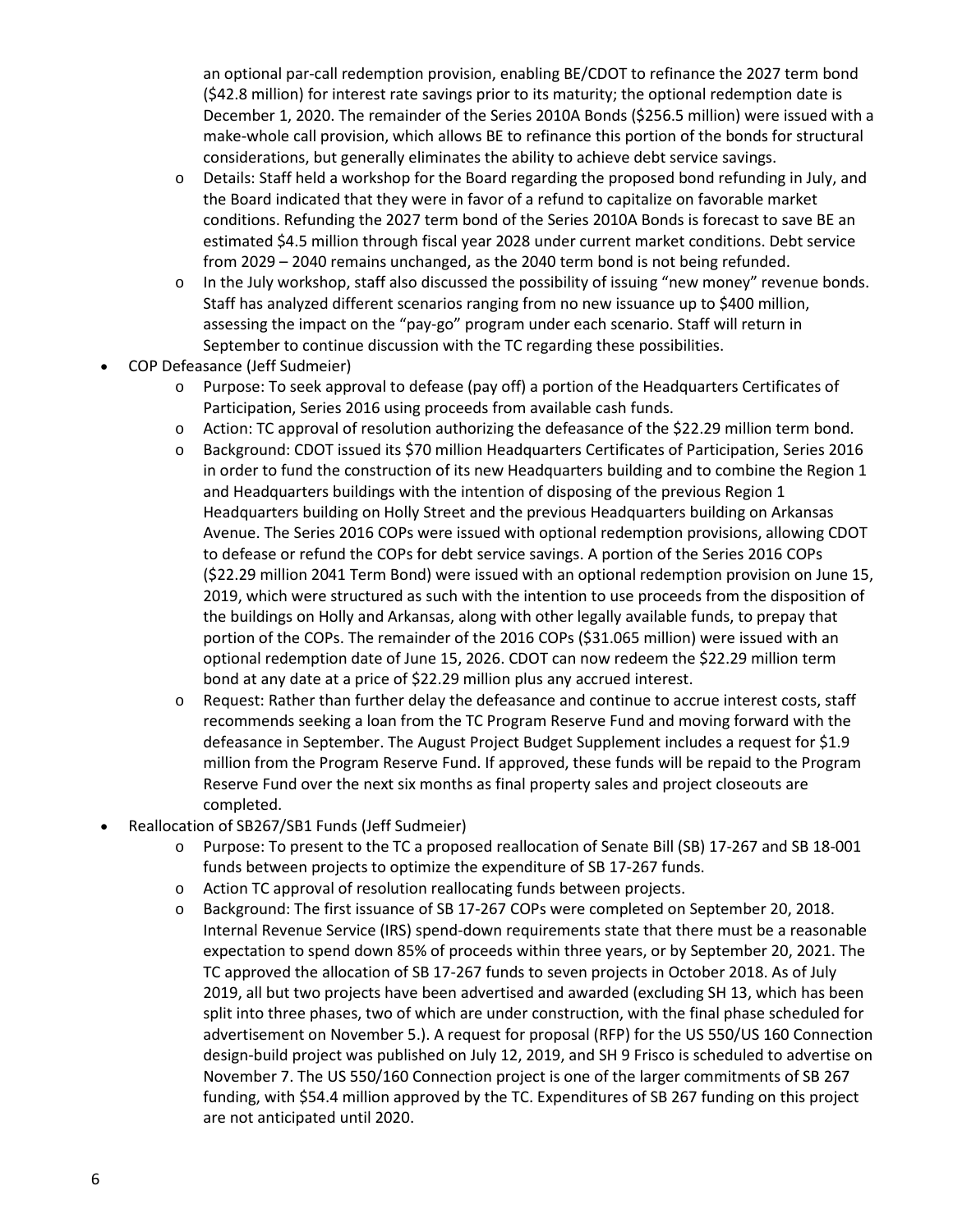- o Request: The attached resolution reflects a staff recommendation to reallocate \$54.4 million in SB 17-267 funds currently committed to the US 550/160 Connection project to the I-25 South Gap project, and to reallocate the same amount of SB 18-001 funds from the I-25 South Gap project to the US 550/160 Connection project. The reallocation of these funds will not impact project schedules or other aspects of project delivery, but will accelerate the expenditure of SB 267 funds by reallocating funds from a project that has not yet begun construction to a project in active construction.
- Budget Overview (Jeff Sudmeier)
	- o Purpose: To review proposed amendments to the FY 2019-20 Annual Budget. No action required. See TC packet for more details.
- Second Amendment to FY 2020 Budget (Jeff Sudmeier)
	- o Four related changes proposed include:
		- Maintenance Program Areas 2.3 Million The Division of Maintenance and Operations requests that rather than reduce the other MLOS programs for maintenance of US 36 paid to Plenary, beginning in FY 2020 this amount be funded separately from MLOS
		- Toll Corridor General Purpose Lanes \$500,000 More recent projections of payments due to Plenary in FY 2020 indicate a need to increase funding from the \$2.3 million originally planned to \$2.8 million.
		- Division of Transportation Development (DTD) Statewide Travel Survey \$1.0 million Allocate funding from Program Reserve to DTD's Information Management Branch to conduct a statewide travel survey in cooperation with various planning partners across the state.
		- Division of Accounting and Finance COP Defeasance \$1.9 million The division requests an advancement of funds for the defeasance of the Certificates of Participation, Series 2016.
- FY 2021 Budget Topics (Jeff Sudmeier)
	- o Purpose: To present to the Transportation Commission (TC) several items relevant to the development of the FY 2020-21 Annual Budget.
	- o Action: No action required. See TC Packet for more details.

#### **Discussion:**

- Jeff Sudmeier explained that a revised resolution and table being distributed will be the actionable item for tomorrow's meeting for one of the budget proposals.
- Commissioner Scott requested Jeff to provide an overview of the COPs to date.
- CDOT Regions 1/HQ, 2 and 4 all used the COP mechanism to fund construction of the new facilities.
- Bethany Nichols, CDOT Budget and Policy Analyst, provided an overview of the FY 2020-2021 Budget Process.
- No substantial comments were raised by TC members.

#### **Statewide Plan Committee**

Attendees: All Transportation Commissioners were present, except Commissioner Hall, who was excused.

- Committee Members include: Commissioners Stuart (Chair), Gifford, Zink, Stanton, Bracke, and STAC Chair Vince Rogalski
- Rebecca White, CDOT DTD Director, provided an overview of the planning process to the TC, with five new Commissioners present.

#### **Discussion:**

- Rebecca White addressed the SWP Committee and the other TC members regarding the schedule for the 2045 Statewide Transportation Plan. The due date to compile proposed projects for the 10-year pipeline of projects is November 1, based on discussion with TPRs in September and October with time extended for meetings to allow discussion.
- Commissioner Stuart noted that the schedule is aggressive, especially in terms of time for SWP Committee comments.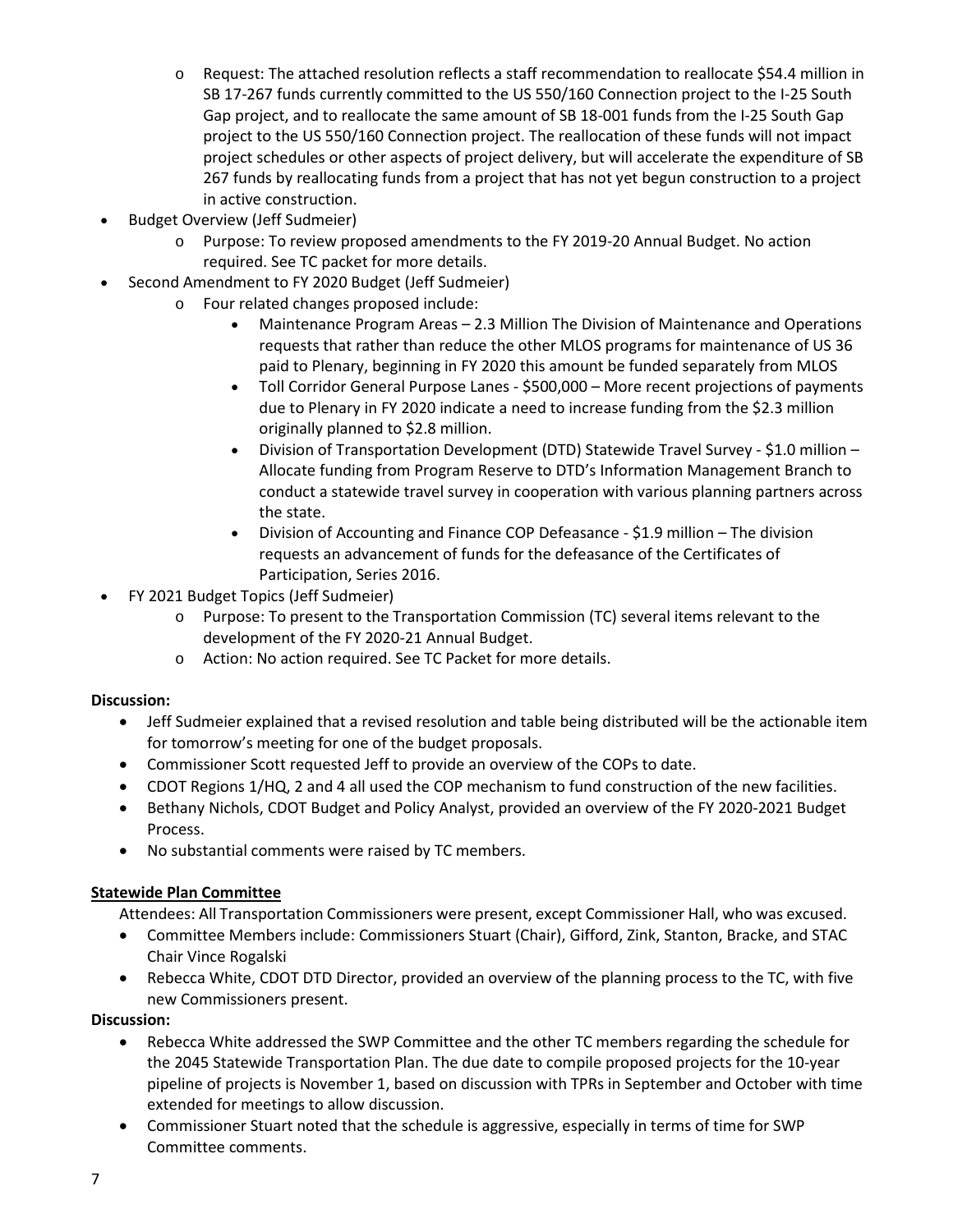- Questions arose regarding how the SWP Committee will receive updates, be informed, and afforded time to comment on SWP elements.
- One method to provide updates to the SWP Committee would be via emails in between committee meetings.
- Commissioner Bracke noted that the schedule presented is helpful, but would like to see points where TC is providing review and comments added to the schedule.
- TC members would like TC members invited to their TPR meetings, with meeting materials included.
- Commissioner Scott asked about how for years 5-10 fiscal constraint would be applied. This could be difficult.
- Rebecca White explained that the TC approved the high revenue scenario for revenue projection and the ballot list serves as a starting point for conversation. Staff plans to develop this process in the upcoming month. The concept is to be somewhat aspirational, within reason, considering projected funding.
- Vince Rogalski, STAC Chair, noted that the STAC will discuss this next week at their upcoming meeting. County meetings have taken place and now between TPR meeting 1 and TPR meeting 2 a homework assignment has been or will be distributed shortly. This homework had terrific information attached to it including comments from county meetings, TPR meeting 1, and the statewide online metroQuest survey. This information will help TPRs make informed decisions. Folks are not coming to the meeting cold – this process should work well. The process to narrow down the list, as Commissioner Scott noted, won't be easy.
- Commissioner Stuart stressed the importance of having a schedule that is feasible.
- Commissioner Stanton agreed that the schedule is too aggressive. The DOW went down 800 points today and we may be on the verge of a recession, which means less money for CDOT.
- Vince Rogalksi agreed that the schedule is aggressive, but we will get the information we need.
- Commissioner Stuart agreed that it is important to spend the cash we have for the 4-year STIP, but consider extending the process for the out years of the pipeline of projects a bit to February or March of 2020 to give more time for engaging stakeholders.
- Executive Director Lew explained that the push is for budget transparency, but we may be able to consider taking more time for years beyond the 4-year STIP. Right now the budget exercises are guiding the deadline. We need projects for the November budget cycle deadline. We want to have the planning process guide decisions made for the budget – to join them as quickly as possible. Talking longer is not always beneficial and processes and discussions can drag on. However, there is more flexibility beyond the budget cycle.
- A discussion on extending the schedule 4 months occurred. The TC doesn't want CDOT to appear to be pushing stakeholders into decisions.
- The next TPR meetings could take between 4-5 hours long to give time for proper discussion on projects and priorities.
- Commissioner Stuart expressed concerns with the project pipeline out years (5-10) that estimate the future revenues.
- Vince Rogalski noted that TPRs generally already know what their 10-year needs and priorities are, as they have discussed them before; but the fiscal/CDOT constraints will be an issue.
- Commissioner Bracke asked how the TC can contribute to this fast-paced process.
- Rebecca White responded that staff will provide the TC with updates in September and October as things evolve. Staff can also provide off-cycle input (in-between meetings) as well.
- Josh Laipply noted that TPR meeting #2 will include meaty discussion for certain.
- Commissioner Scott suggested we need to do what makes the most sense for optimal delivery of the 2045 SWP.
- Vince Rogalski raised the issue of order of TPRs prioritizing their projects that may influence other TPRs and how to decide which TPRs prioritize projects first.
- Commissioner Thiebaut noted that elongating the process may not prove as productive as we think. If the TC approves the 2045 SWP, then a way for the TC to digest the plan content, and seek guidance on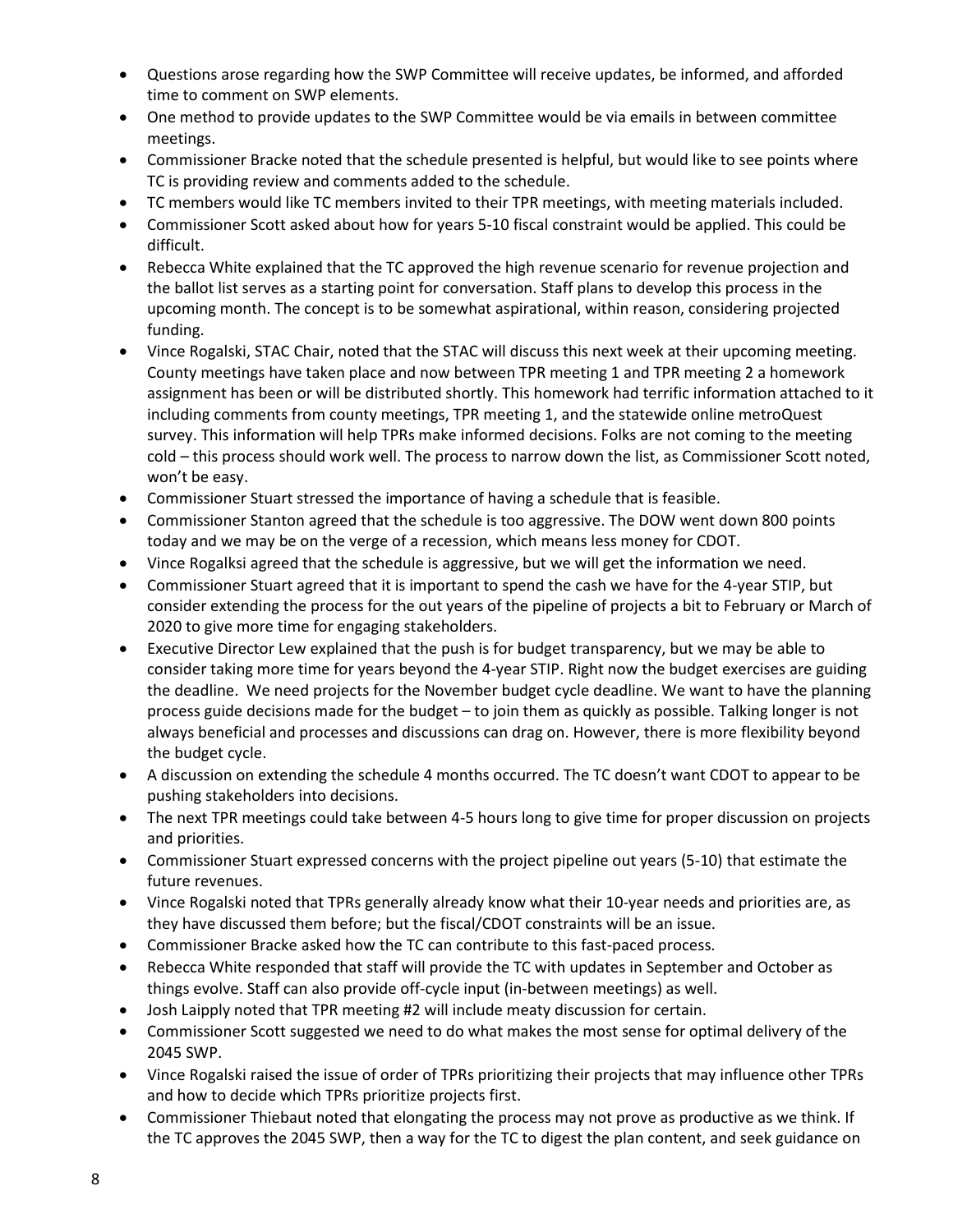how to prioritize, weight, and cost projects is key. However, another factor to consider is the level of validity of what is recommended in the 2045 SWP, if it is done in a rush. So far, the process seems to be working.

- Commissioner Gifford reminded others that stepping back the ballot list of projects took time to develop, and more time is required when developing a shorter project list – making decisions on which to include and/or remove. Appears we are attempting to do this too quickly and this will not reflect well on CDOT and the TC.
- Jeff Sudmeier commented that with projects lists for long or short-term, in front of us today is some sense of urgency related to the FY 2019-2020 budget. The challenge is appearing before the legislation without decisions on how to spend FY 2019-2020 dollars.
- Herman Stockinger noted that this is especially true for SB 267 dollars that remain unspent and unobligated.
- Commissioner Zink explained that this is not a one-time only list, it is solid in the next four years and less solid in out years is to be expected – it doesn't always play out in out years (5-8 years) – just need to get something on the book and go with it. But allowing another month to move forward would be good.
- Vince Rogalski pointed out that TPR plans are TPR plans with CDOT Regional Transportation Directors (RTDs) and TPR Chairs working together to feed recommendations into the process. The 2045 SWP has steps outlined to do this. This is not new. In 4-5 years from now we will be doing the same thing. We just need to get years 5-10 out as best we can.
- Commissioner Beedy noted that every four years we conduct an interim update would hate to do this in a rush. A separate process exists for the budget. There is not a need to join budget process with planning. The planning process is not finished yet. Would recommend not rushing TPRs for projects on 10-year project pipeline without the proper level of grassroots support obtained. The schedule is pushing too hard. My TPR looking at projects at only one meeting is a difficult task to expect of them.
- Josh Laipply explained that for SB 267 that is using general funds, CDOT needs to show the state legislature what we plan on spending and how we plan on spending it. CDOT is still missing a list for year 2.
- Executive Director Lew agreed with the assessments of Jeff Sudmeier and Josh Laipply. In terms of maximum returns on investment, lots of funding will go to asset management for budget setting. It is clear CDOT does not have the funding needed; therefore, a focus on a good state of repair will be our focus and how to group/bundle projects for effectiveness and efficiency will be a priority. For larger bundles of smaller projects we will need an understanding of at least three to four years out to determine the best expenditures for next year. There is an immediate need to put dollars to work.
- Commissioner Bracke noted that a proper process requires iterative connections and the schedule proposed is asking a lot.
- Commissioner Beedy asked how important is project readiness.
- Jeff Sudmeier responded that readiness is always an important factor to prevent money being tied up and not be spent. SB 267, in particular, needs to consider project readiness as the money has a timeline for its expenditure and the state legislation needs to see that CDOT is spending dollars appropriately after CDOT requested more money, and then received it. Over the past couple of years, CDOT has focused on readying projects in anticipation of SB 267 funds. Currently CDOT does have a number of projects ready for implementation.
- Josh Laipply confirmed that for SB 267 year 2 projects, project readiness is an important and relevant criteria.
- Commissioner Thiebaut ended this committee meeting mentioning that tomorrow he and Executive Director Lew will meet. The TC plan approval process has to be realistic. For funding, the TC needs to establish guiding principles in terms of funding and provide that information to staff before staff proceeds. Need to consider elected stakeholders and their constituency. Believe this can be accomplished and will talk more with Executive Director Lew. We are all talking about the important and relevant concerns related to this planning process.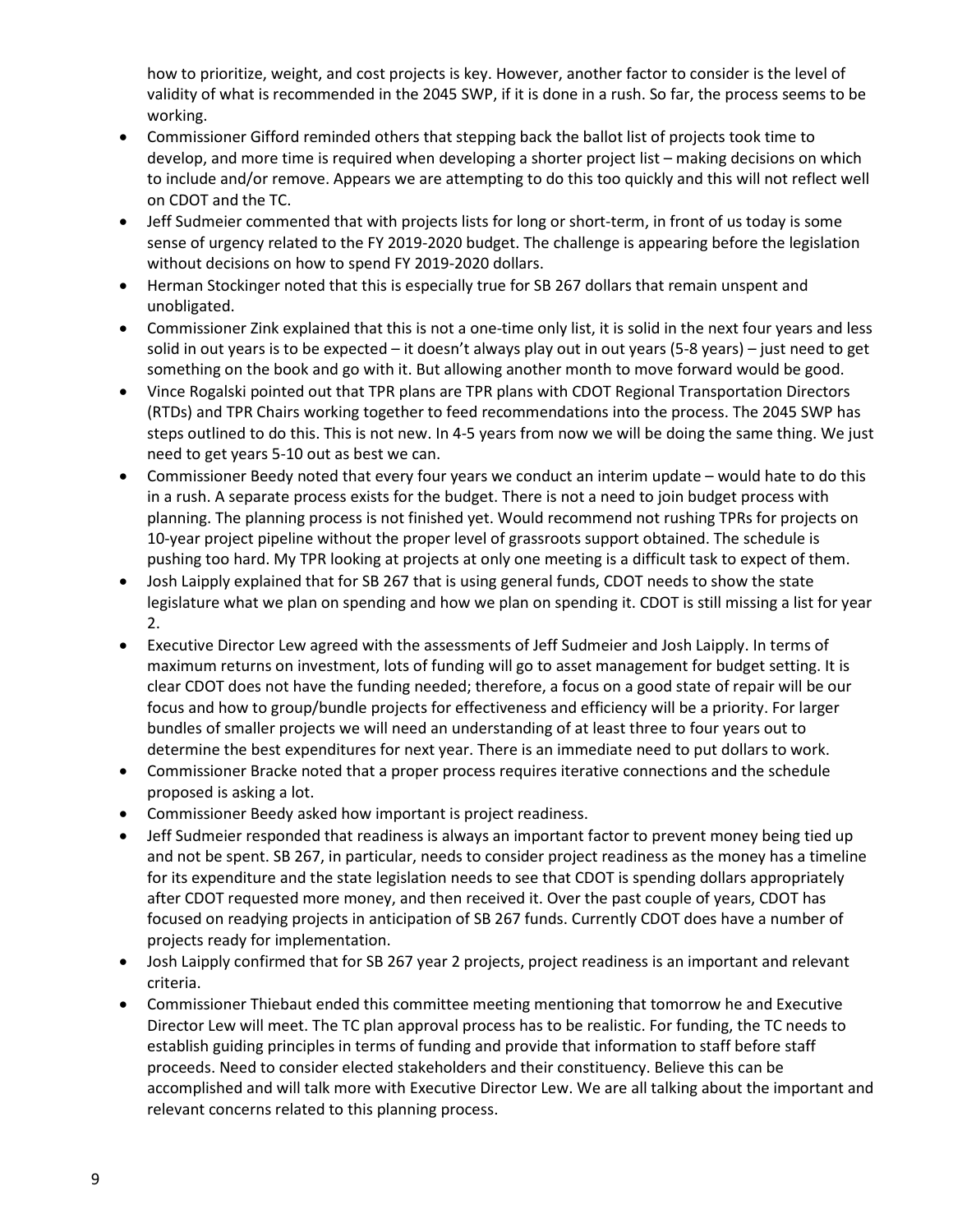## **Mobility Systems Committee**

- Attendees: All Transportation Commissioners were present, with the exception of Commissioner Hall, who was excused.
- Mobility Committee Members include: Commissioners Scott (Chair), Hall, Stanton, Bracke, Beedy, and Vasquez
- Proposed Charter was presented and explained to the committee members. Elements of the Charter included:
- Purpose of the Committee includes:

1. Investigate the state the art of mobility systems and determine the current status of integration, as an effective system, of the overall system of CDOT mobility functions including at least: highways, transit, rail, mobility-enhancing technology, mobility-enabling financing (HPTE) and collaborative activities with external organizations.

2. Develop and maintain Transportation Commission policy recommendations regarding overall mobility systems integration and performance in Colorado.

3. Provide findings and recommendations to the Transportation Commission to drive Commission policies in accordance with its statutory mandates. Include results from system modeling that help identify the most effective and cost-sensitive performance to assist the Commission in its decisions about allocation of limited funding.

4. Provide reports of findings, as requested by the Commission, to the public, legislators and to the Governor's office.

• Proposed Products include:

1. Initial report to the TC as a whole on "The State of Mobility Systems in Colorado. (December 31, 2019)

2. Periodic relevant tasking recommendations for the CDOT Executive Director and HPTE Executive Director to accomplish the purposes of the committee. (Quarterly or as requested by the Commission).

3. Provide quarterly progress reports to the Commission.

- Resources available to the Committee outlined in the Charter include:
	- o CDOT staff support as directed by the CDOT Executive Director upon request from the Commission. (Beginning July 1, 2019)
	- o Funding as approved by the Commission from sources identified by the Commission.
- Proposed Committee Work Plan Elements were described to committee members, which included.
	- o Benchmarking review case studies to determine how to do things well related to increasing mobility
	- o Possibility Thinking
	- o Role of Models
	- o Overall Strategy
		- Investment Strategy
		- **Research and Development Plan**
	- o Schedule of Tactical Actions

#### **Discussion:**

- Commissioner Vasquez commented that the schedule proposed is very aggressive.
- Commissioner Gifford noted that there are number of TC subcommittees, and that TC members are already members serving on them, and that there is limited time for focus related to the number of tasks proposed in the Charter and Work Plan, considering other subcommittee work to be done.
- Commissioner Scott mentioned that there is an opportunity to learn from work conducted as part of the Mobility Choice effort in the Metro Area.
- Commissioner Bracke noted that the charter provides a great outline of what to consider for the committee.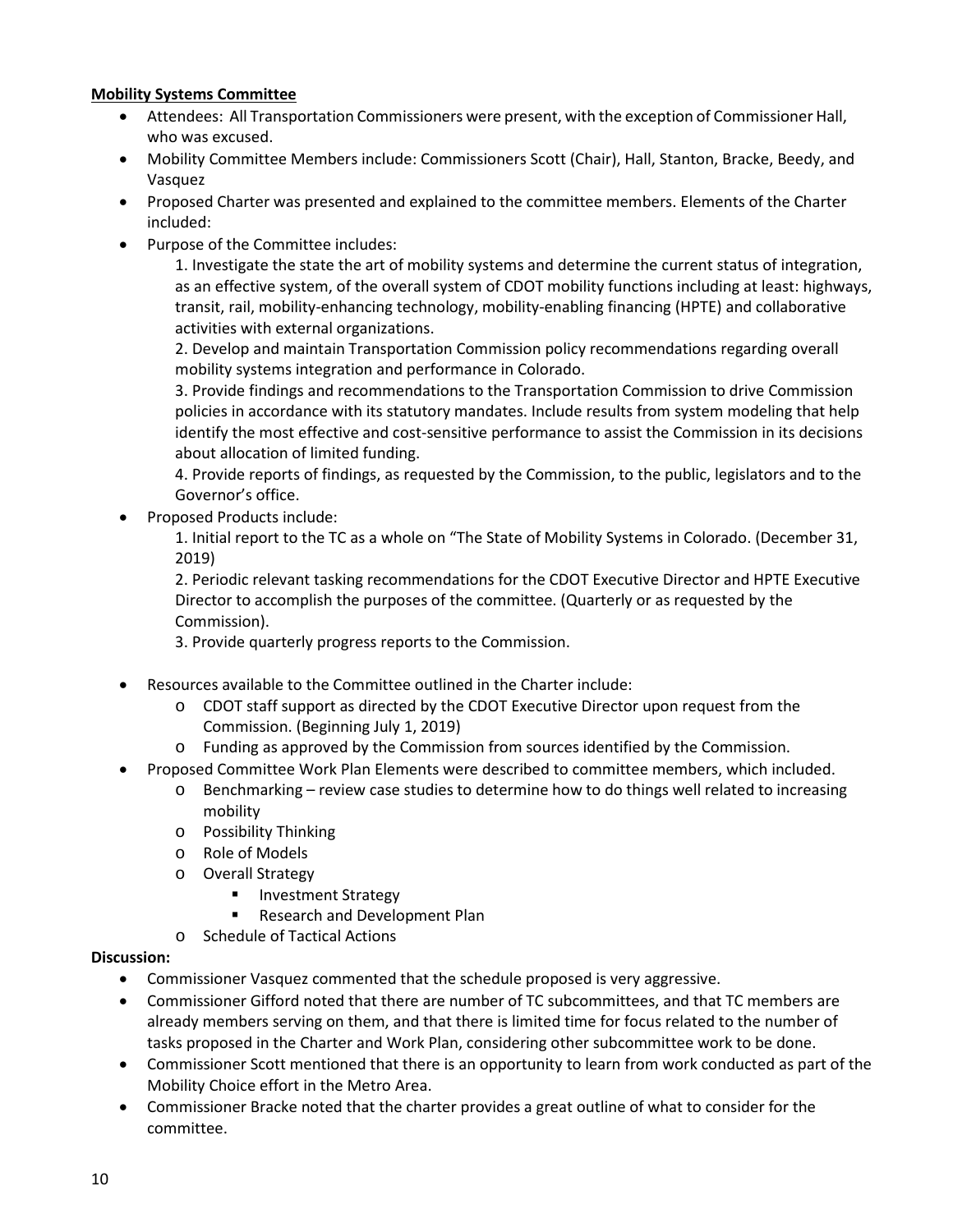- Commissioner Adams noted that lots of other folks are thinking about mobility and technology for example, Denver and Smart City. After we get organized we can start a dialogue with others who are thinking in the same vein.
- Herman Stockinger asked what was the desired outcome of the committee. Concerns about resources available for CDOT staff to support efforts were raised and the resulting workloads, which could be too heavy. Asked if there are plans to direct resources for RFPs to help with implementing the work plan, e.g. for \$100,000. If yes, the contracting process is involved and takes time.
- Josh Laipply asked about benchmarking Colorado is really laid out for cars, while other places in the world, like Germany, are not.
- Commissioner Scott noted the concept is to discard current assumptions for funding and identify innovative sources such as user pay systems like a utility model to fund transportation/mobility. Consider new land use policies and/or procedures that would promote mobility investments with land use development. Let's not keep solutions in separate buckets, be more holistic.
- Commissioner Stanton suggested keeping the committee's focus on North America Canada is more advanced than the U.S. in terms of alternative modes of transportation and mobility. Look to them for an example. Nevertheless, we need to balance approaches with the reality of the U.S. stakeholders.
- Commissioner Scott stressed we need to be creative about funding sources, as taxes will not be effective with stakeholders in Colorado. We learned this from the Propositions 109 and 110.
- Commissioner Beedy warned of the possibility for one mode to end up paying for the use of another. A sales tax might work better and result in more fairness.
- Commissioner Scott noted that no solution will be without pain.
- Commissioner Bracke expressed her excitement participating on this committee. We need to understand what our vision and aspirations are and understand what will happen if we don't make changes.
- Commissioner Scott proposed committee members to throw away constraints and look for a better long-term outcome. Consider a platform to build longer-term solutions.
- Commissioner Vasquez noted that this is all conceptual, but you need the congestion to prompt change.
- Commissioner Beedy stressed the importance of getting everyone to pay for mobility, EVs are an emissions reduction tool, but there is a need to replace the funding source these vehicles don't provide. Be cautious about providing incentives for one fuel type at the disadvantage of another fuel source.
- Commissioner Adams commented that we have been living with these incentives for EVs for a while. They are needed to prompt innovative technology use. Economic impacts occur when you fill a void with something when someone else didn't get there first. Sometimes you need to put more into these changes than less.
- Executive Director Lew explained that there are pros and cons to all solutions whether you have a big or small scope. Consider targeted land use fees to help pay for mobility. It is a worry if the scope of this committee is too broad. Whatever happens here needs to lead to actions vs. discussion that is less actionable. Need to pressure test concepts for funding sources first and test them out in the field.
- Commissioner Scott asked to what extent we peel off actionable steps. CDOT has right-of-way and a mandate.
- Executive Director Lew recommended a piece-by-piece process. Evaluate access to state highways, and what that access looks like. Engage with partners as part of the role of transportation planning, identify pros and cons considering and answer the question regarding the problem we are attempting to solve.
- Commissioner Scott suggested in terms of benchmarking, bring in speakers to committee meetings and scope tasks early.
- Commissioner Beedy recommended looking at relevant policy directives that add requirements to consider other elements to integrate into highway design considerations, such as the Bicycle/Pedestrian Policy Directive. Also, evaluate policy directives related to transportation safety and mobility.
- Josh Laipply noted that a key idea for this committee is to prevent policies that limit us in terms of flexibility to implement alternative mobility opportunities, such as Policy Directive 1601.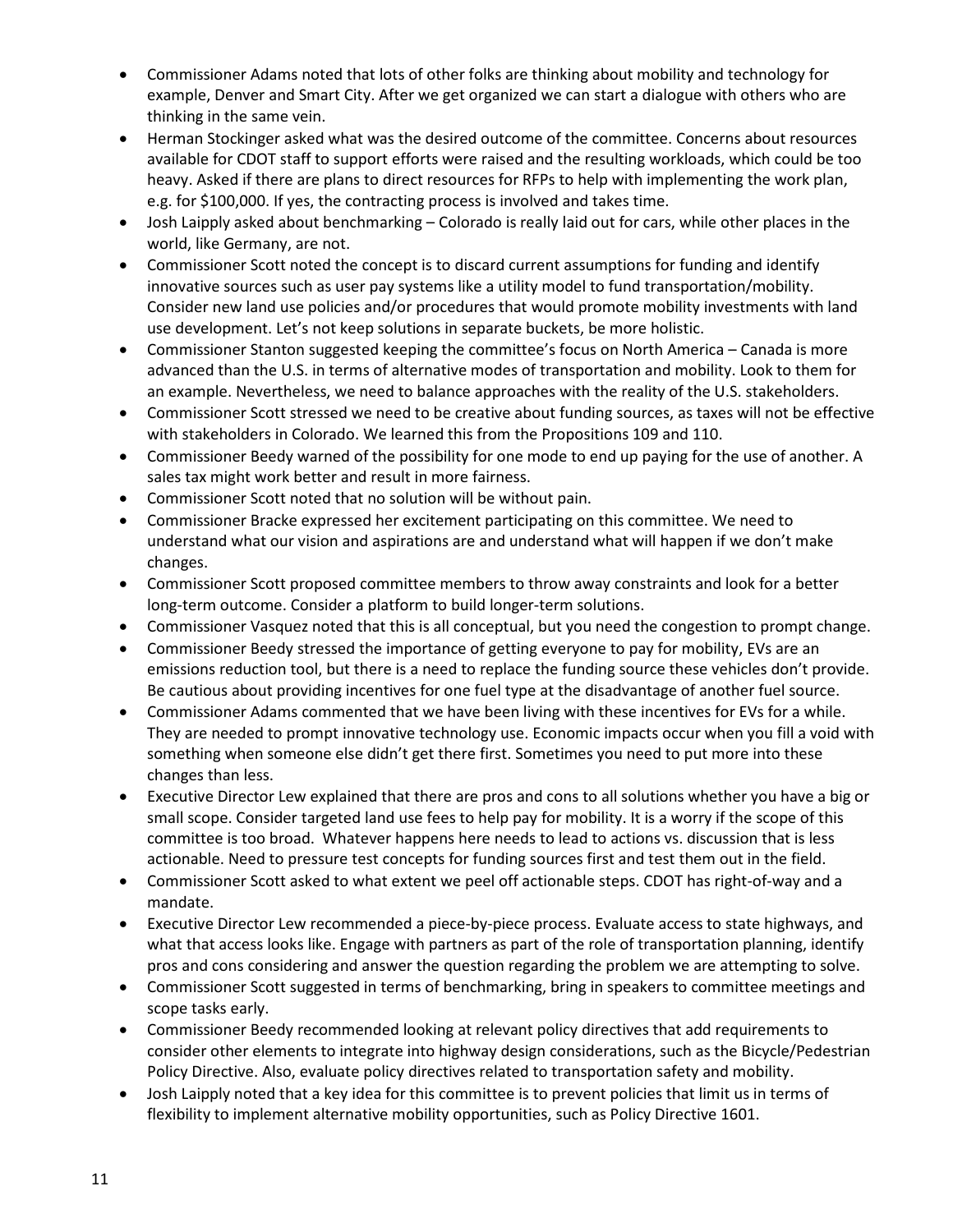# **Transportation Commission Regular Meeting Thursday, August 15, 2019, 9:30 am – 11:00 am**

# **Call to Order, Roll Call:**

Ten of 11 Commissioners were present, with Commissioner Hall excused.

## **Swearing In of New Commissioners (Herman Stockinger)**

• TC Chair Bill Thiebaut swore in the two new commissioners, Barbara Vasquez and Eula Adams.

## **Audience Participation**

- Phil Demosthenes As an access management and safety expert, he said 55 percent of all vehicle crashes occur at intersections and driveways. The vehicle access code that CDOT adopted some years ago has helped reduce accidents, but it needs updating. He urged CDOT to monitor access permits for driveways, which is something only one state in the country does right now. He asked the Commission to improve statistics on driveway-related crashes.
- Craig Cannon Addressing work zone safety and school crossings, he said the time to work on work zone safety is now, with an accident occurring in a work zone every 13 minutes. If FHWA were to withhold safety funds for a time, he predicted CDOT would start taking action.

## **Comments of Individual Commissioners**

- Shannon Gifford, District 1 No comment.
- Donald Stanton, District 2 He has been talking to local stakeholders, and noted one bad vehicle crash that took place in his district was due to road rage. He also said that with the stock market down 800 points in the last week, the somewhat shaky economy is something to keep in mind for future planning.
- Eula Adams, District 3 In his first Transportation Commission (TC) meeting, the representative of Arapahoe and Douglas counties said he's looking forward to taking on the new challenge of serving on the Commission.
- Karen Stuart, District 4 No comment.
- Kathleen Bracke, District 5 She appreciated being able to take part in Region 4 Telephone Town Hall on Wednesday the previous day, and to hear great ideas from her district. In addition, she has been meeting with people about local transportation concerns, such as I-25 and Bustang.
- Barbara Vasquez, District 6 Now that she has just joined the Commission, she will start traveling around the district in northwest Colorado.
- Robert "Rocky" Scott, District 9 The concerns voiced about safety by the two speakers are timely. The increase in traffic fatalities is due to many factors, but CDOT needs to focus on the factors it can influence. The I-25 South Gap project has had no construction-related fatalities so far. A new TC committee, Mobility Systems, has launched. The new committee will have the general area of mobility, including the Division of Transit and Rail, as part of its charge. He welcomes the new commissioners, and believes the TC will continue to be a strong commission with its two new members.
- Gary Beedy, District 11 He also attended the Region 4 Telephone Town Hall on Wednesday. He appreciates Executive Director Shoshana Lew going to the county fair in Lincoln County and to the many other places she has gone around the state as part of the planning process for the 2045 Statewide Transportation Plan.
- Sidny Zink, District 8 In her district, all the county meetings have been completed. People in southwest Colorado appreciate CDOT personnel coming to the many meetings. Now, the hard work begins of furiously pulling together information collected at those meetings.
- Bill Thiebaut, TC Chair and District 10 He congratulates the new TC members on their appointments. Serving on the Commission is more than attending two days of meetings every month. The position requires much time preparing for the TC meetings, meeting with district residents in different forums, and other duties. He thanked the staff and others for helping put together the retreat for the TC on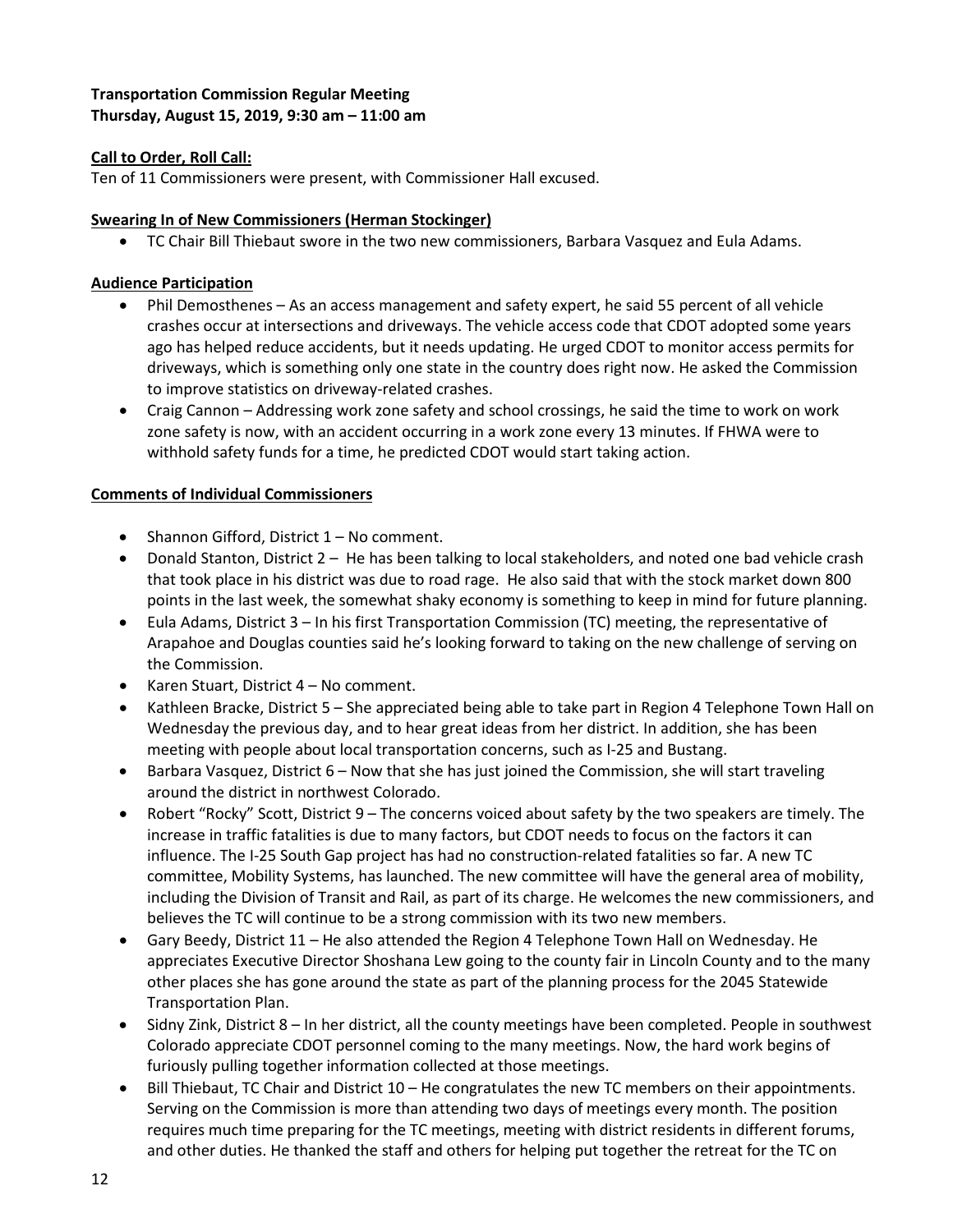Tuesday, Aug. 13. He also thanked the Region 2 regional transportation director, Karen Rowe, and her staff for all their work.

# **Deputy Executive Director's Report (Shoshana Lew)**

- CDOT staff is collecting much good information from the county meetings, transportation planning region meetings, and other meetings as part of the statewide planning process. The county meetings are almost completed.
- Concerning safety, staff is finding that variable message speed signs can be helpful on certain sections of the interstates to smooth traffic.
- A workable, but interim, solution for the pavement collapse on US 36 is going forward, which Chief Engineer Josh Laipply will discuss.
- She mentioned the Air Quality Control Commission hearings on zero emission vehicle that began Aug. 13 and will end Aug. 16. She said Colorado has worked with the car manufacturers on solutions, the first time a state has worked with car manufacturers so collaboratively.

# **Chief Engineer's Report (Josh Laipply)**

- Repair and reconstruction work on US 36 is in full swing that involves tearing down what is broken and getting things ready to put back. One of the interim solutions is to shore up the soil with manmade blocks.
- It does not appear that engineers will need any more money from the TC for this project.
- Setting the budget for 2023-2024 is taking place. In preparation, staff heard presentations from different asset managers, and then undertook a cross-asset prioritization process. The result is that everyone walks away disappointed because there is never enough money.
- On SB 267 funds, CDOT needs to formalize a plan that is parallel with the planning process. The STAC had a good discussion last month about using some of the SB 267 funds for a rural paving program. The TC could discuss this possibility at its meeting next month.

# **High Performance Transportation Enterprise Director's Report (Nick Farber)**

- To introduce HPTE to new TC members, Nick said HPTE is a division of CDOT, but operates under its own board that includes three TC members and three others. The mission of HPTE is to make the commutes of Colorado residents easier. HPTE currently has 68 miles of express lanes and plans to add 142 miles of express lanes in the next 4-5 years.
- He attended a recent meeting about public-private partnerships in Washington DC.
- HPTE is working with the Bronco organization on an integrated Federal/Colfax intersection.
- Last month HPTE conducted telephone town halls about the express lane master plan. Speaker bureaus are available to discuss the ideas in the master plan.
- In other news, HPTE has put out a request for proposals for underwriting services. The organization is working with the City of Thornton on how HPTE could help with I-25 expansion. Staff also attended an I-25 South steering committee meeting.
- Commissioner Scott suggested Nick Farber give an HPTE annual report to all TC members.

# **Federal Highway Administration (FHWA) Colorado Division Administrator's Report (Shaun Cutting, Program Delivery Team, CDOT Regions 1 and 3)**

- In the absence of Colorado Division Administrator John Cater, Shaun Cutting gave some highlights about the proposed Infrastructure Act. The act would fund \$287 billion over 5 years, but it is not clear where the money will come from.
- Passed unanimously in committee, the bill has several features of interest to Colorado residents: climate change, electric vehicles, a resiliency program, congestion relief, pedestrian safety, and a pilot program to grant toll credit exchanges. The bill also would permit metropolitan planning organizations (MPOs) to implement their own projects.
- At the retirement party for Randy Jensen of FHWA (formerly of CDOT), it was clear that FHWA and CDOT have a good partnership.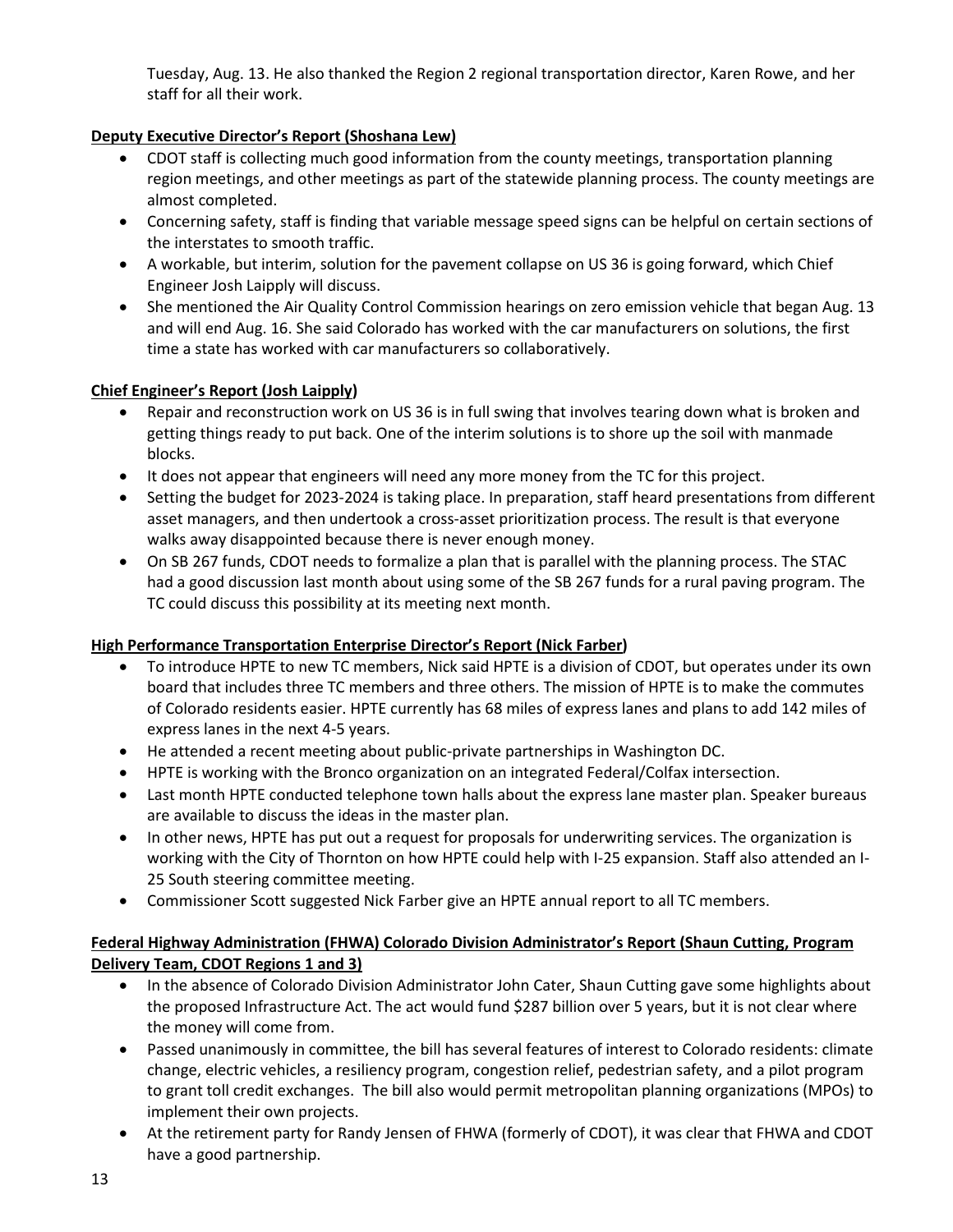## **Statewide Transportation Advisory Committee (STAC) Report (STAC Chair, Vince Rogalski)**

- Explaining that the STAC advises both CDOT and the TC on transportation issues, Vince said the STAC meetings will move to the Friday before, rather than the Friday after, the TC meets beginning this January. The change in meeting time should make it easier for the STAC to advise the TC on issues before it.
- Chair of the STAC since 2004, Vince also said STAC asked why staff has not told STAC what the allocation of CMAQ funding will be among the three MPOs and Upper Front Range TPR, the entities with air pollutants above the national standards. Executive Director Shoshana Lew said an explanation would be forthcoming in September.
- The Bustang pilot program for certain ski resorts, Snowstang, has contacted all resort communities about their possible participation.
- During a presentation on Front Range Passenger Rail Commission, STAC members asked about future incorporation of past studies into a streamlined environmental study. The STAC learned that the past studies would be included. Executive Director Shoshana Lew assured the STAC that the study is not part of the broader statewide planning process because there is not the money for beginning a Front Range passenger rail. Instead, the rail study would be to ensure that the transportation plan would not close future options. The extent to which that an alternate source of funding would be needed will be determined during the rail study's benefit-cost analysis.
- SB 19-239 on emerging transportation systems has passed that requires CDOT to form a broadly based group to study the issue.
- CDOT also has been awarded an INFRA grant for 12 miles of intermittent passing lanes on US 287 south of Lamar.
- The executive director proposed an idea to undertake more time-sensitive projects that are already high priorities before completion of the 2045 statewide transportation plan (SWP). This would ensure CDOT does not miss a construction season. She said the intent would be to identify rural asset management and safety projects. The STAC told the executive director that the regional engineers would be the best source of information on such projects.

# **Act on Consent Agenda – Passed unanimously on Aug. 15, 2019**

- 1. Temporary Resolution No. 01: to Approve the Regular Meeting Minutes of July 18, 2019 (Herman Stockinger)
- 2. Temporary Resolution No. 02: to Approve Additions to FY 20 Maintenance Project List (Kyle Lester)
- 3. Temporary Resolution No. 03: to Approve COP Defeasance (Jeff Sudmeier)
- 4. Temporary Resolution No. 04: to Approve Committee Assignments (Herman Stockinger)

# **Discuss and Act on Temporary Resolution No. 05: ROW Condemnation Authorization Requests (Josh Laipply) – Passed unanimously on August 15, 2019**

• This was for the Central 70 project.

# **Discuss and Act on Temporary Resolution No. 06: 2nd Budget Supplement of FY 2020 (Jeff Sudmeier) – Passed unanimously on August 15, 2019**

- The budget supplement had three projects: Region 1:
	- o \$2.2 million for the tunnel construction program at Eisenhower-Johnson Memorial Tunnel motor control centers to award the project to the winning bidder, whose bid was 26 percent higher than the estimate.
	- o \$8 million for the National Highway Freight Program I-25 South GAP project to widen a section of the project an additional 12 feet to accommodate a southbound 3.6-mile truck-climbing lane and to extend the Larkspur chain-up station.
- Region 3: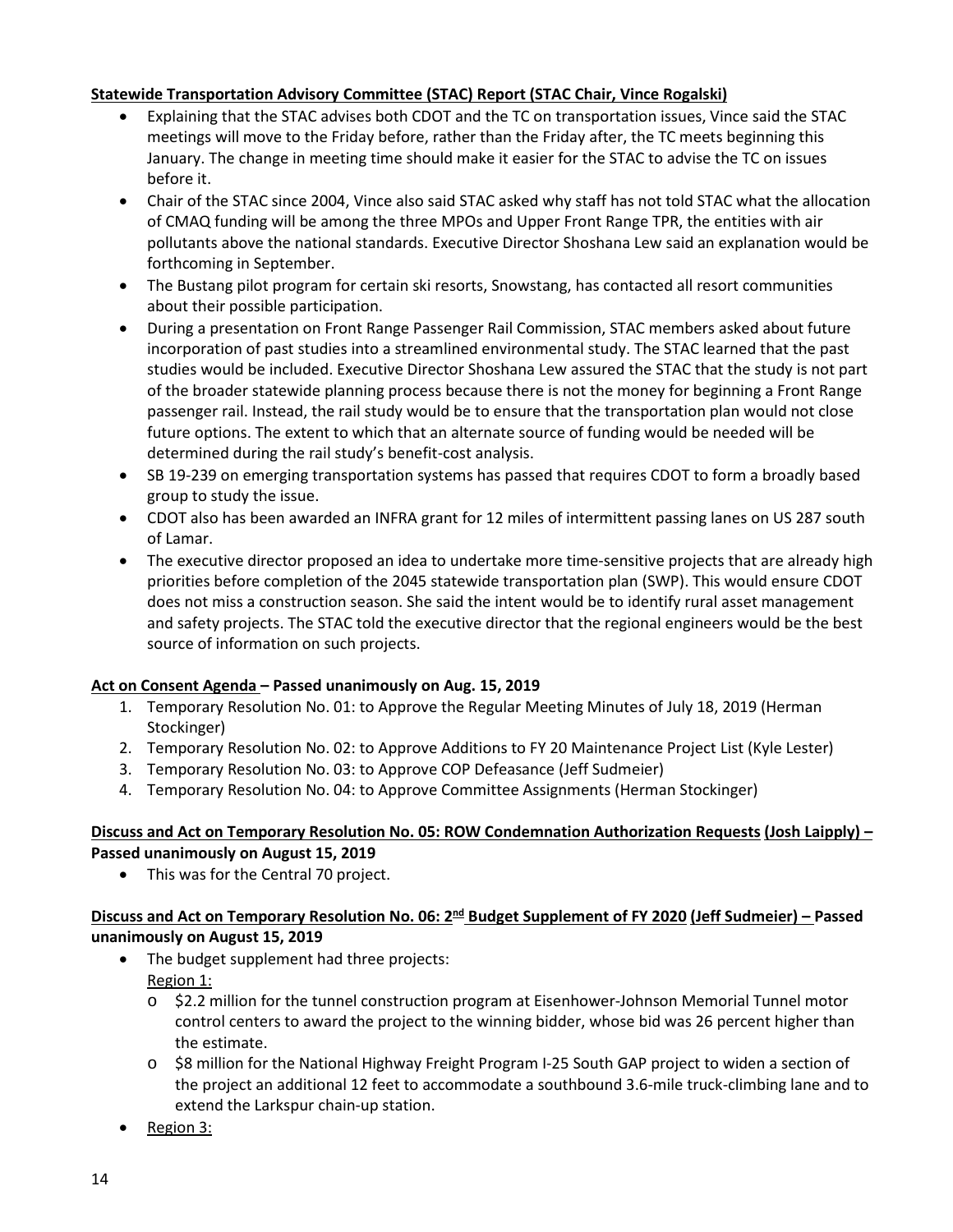- o \$1.5 million to reimburse Region 3 for unplanned costs of installing rock fencing on I-70 in Debeque Canyon following a July 11, 2019 rock fall. The Transportation Commission Contingency Reserve Fund would be the source of funds.
- On the National Highway Freight Program, Commissioner Beedy said he supports freight, but he does not want freight projects to take precedence over smaller needed projects.

## **Discuss and Act on Temporary Resolution No. 07: 2nd Amendment to FY 2020 Budget (Jeff Sudmeier) – Passed unanimously on August 15, 2019**

The resolution does three things:

- Reallocates \$2.8 million from the TC Program Reserve line to the Maintenance Program Areas budget for the US 36 corridor project
- Reallocates \$1 million from the TC Program Reserve line to the agency operations line to allow the DTD's Information Management Branch to use as CDOT's portion of the statewide travel survey that CDOT and its statewide planning partners will conduct.
- Advances from the TC Program Reserve \$1.9 million to debt service in order to begin paying off the Certificates of Participation for new CDOT buildings. Funds from sale and deposition of the old properties will reimburse the TC.

# **Discuss and Act on Temporary Resolution No. 08: Authorize Rule Making for 2 CCR 601-11 (Commission Rules) (Herman Stockinger) – Passed unanimously on August 15, 2019**

- This authorizes CDOT to begin rulemaking for the TC. Last updated in 2016, the rules need to be updated to:
	- o Change the name of the Transit and Intermodal Committee to the Mobility Systems Committee.
	- o Change the number of members for TC committees from "three to five" commissioners to "at least three".

# **Discuss and Act on Temporary Resolution No. 09: OHV Pilot Project SH 149 (Mike Goolsby) – Passed unanimously on August 15, 2019**

- The resolution reflects minor changes that CSP, Hinsdale County, and the Town of Lake City agreed to on an off-highway vehicle (OHV) route for this summer. They are:
	- o Shortening of the route from 2.3 miles on SH 149 to 2.26 miles.
	- o Eliminating left turns onto or off the highway from County Road 142.
- The resolution would extend the pilot program for the rest of 2019 and through 2020 for off-highway vehicles to travel on some state highways while allowing other CDOT regions the right to enter into agreements with the State Patrol and local governments to designate other routes.
- Originally, Region 3 had to report to the TC on the pilot program by September 2019, but a winter of unusual length and snow prevented a full summer of data collection.
- In the pilot, drivers can operate OHV without licenses since Colorado does not issue licenses for offhighway vehicles.
- Executive Director Lew commented that operation of OHVs seems to be a local control issue and, judging from results of a local election in Lake City, the majority of voting citizens want it.
- Commissioner Gifford asked how Colorado could license OHVs as some neighboring states do. CDOT Executive Deputy Director, Herman Stockinger, replied that it would take a change in state law.

#### **Discuss and Act on Temporary Resolution No. 10**: **Ratifying Contract and Delivery Methods for I-25 N. Segment Sections 7 and 8 (Josh Laipply and Heather Paddock)** – **Passed unanimously on August 15, 2019**

- The resolution would ratify the delivery method for the North I-25 Express Lanes project. The delivery method includes:
	- o Using the Environmental Impact Statement (EIS) alignment now that SB 267/SB 1 funds are available.